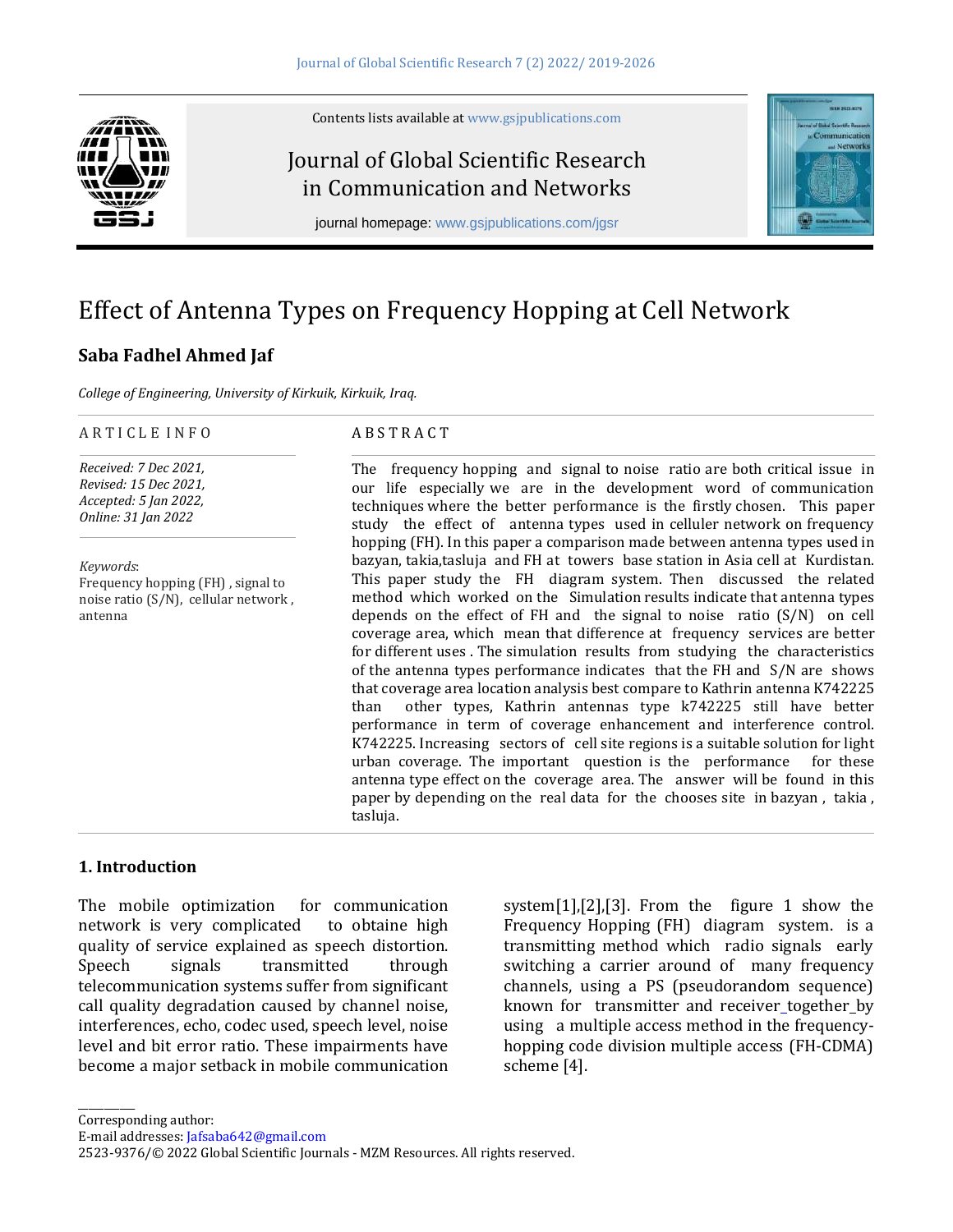

Figure (1) the diagram of frequency hopping system

Assuming that the PRN waveform is BPSK modulated

onto the carrier and that the carrier frequency and the code are not coherent, the

resulting power spectrum is given by [4]:

$$
S_L(\omega) = \frac{1}{2} \Big[ P_c S_{PN} (\omega + \omega_c) + P_c S_{PN} (\omega - \omega_c) \Big]
$$

Where:

*Pc* unmodulated carrier power ω*c* carrier frequency (radians)  $SPN(\omega c)$  power spectrum of the PRN code(s) (plus data) at baseband.

## **2. Literature Review**

There is a several amount of literature from related works that contains papers and articles methods of the performance discussions on frequency hopping working from different international journals in the word like IEEE acsess, MDPI and Hindawi.

In 2013[1] the proposition of Goodfelow paper were maxout network model, which can minimized the computational costs by minimizing the number of important neurons and the number of network parameters for each maxout layer, while at 2015 Schroff [2] applied a maxout networks too , which gain high recognition accuracy rates on challenging the face of datasets. the [2] is designed as a real-time distinctive features extraction model, also the generative method is combined to realize the frequency

hopping (FH) signal network station by sort it at the end.

In 2017 Zhang[4] propose a nearly blind estimation approach to estimate signal parameters based on sparse Bayesian reconstruction. By taking the sparsity in the spatial frequency domain of multiple FH signals into account, he proposed a sparse Bayesian algorithm for estimating the spatial frequency parameters, which the simulation results, the frequency and direction of arrival (DOA) parameters could been obtained. Under condition by improving the accuracy of the estimation parameters, weemploymorphological filter methods to better cleaning the data poisoned by the noise. Also, their method was applicable to the wideband signal models with few prior information. Moreover, they conducted extensive numerical simulations to verify the performance of Zhang method's. the proposed method worked well with low signal-to-noise ratio (S/N) environment. And he proved in his work after a lot of experments where multiple wideband FH signals are successfully achieved and precise estimation of parameters in low S/N conditions is conducted by the proposed method. In October 2017 Ping Sui, Ying Guo, Kun-feng Zhang, and Honguang Li suggests in [5] the solution for (FH transmitter recognition problem) an another method for Kun-feng Zhang and Ying Guo in the same year where FH transmitter fingerprint feature classification were based on kernel collaborative representation classifier. Then there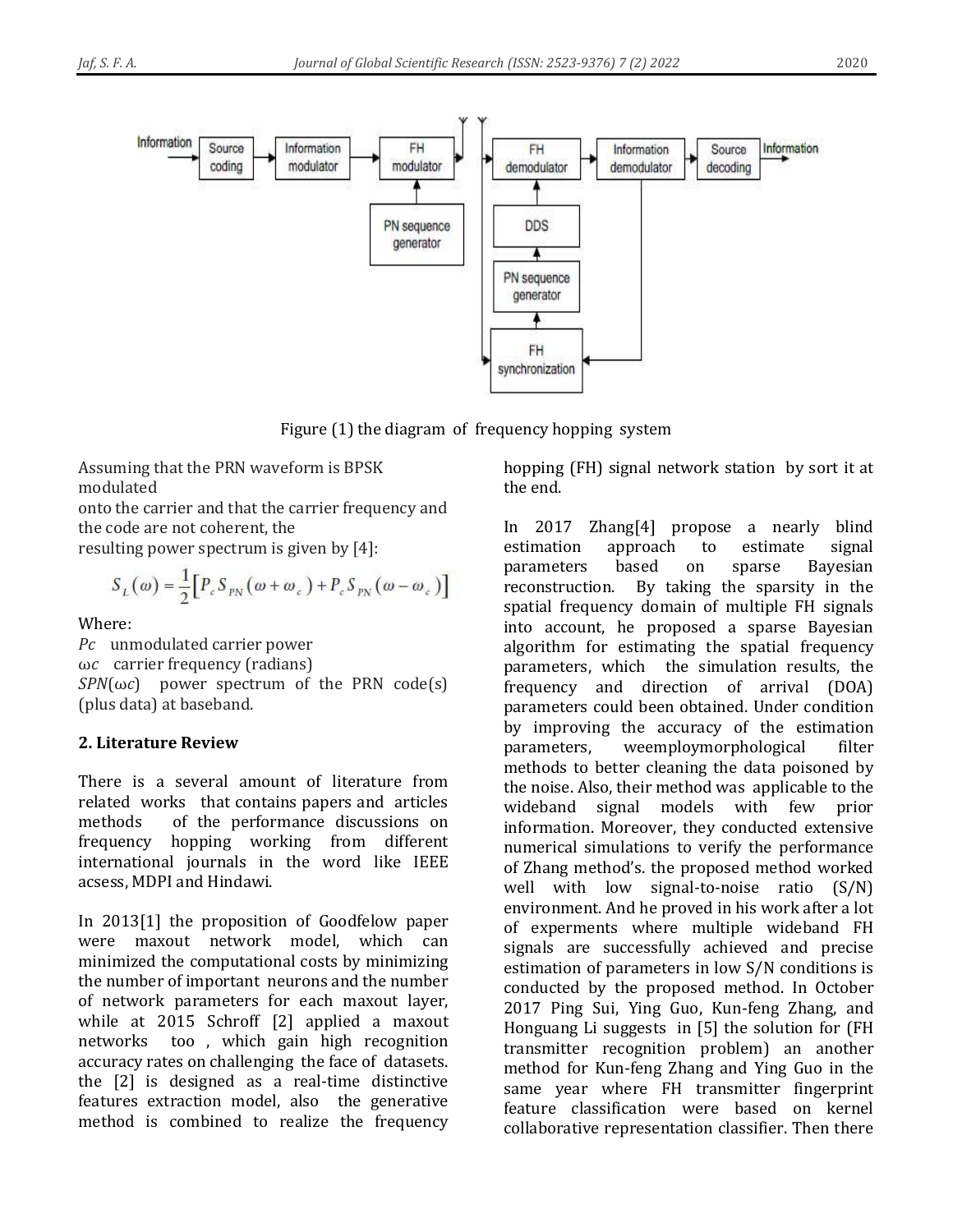measurement results was on the real world (5FH) transmitters showing their method "achieves obviously better performance than CRC and several state of the art methods in terms of accuracy and efficiency".

In February 2018 Yongchul Kim[6], proposed a robust asynchronous rendezvous scheme which enhanced robustness under jamming attacks conditions. His evaluation results demonstrate that the performance of the proposed scheme vastly outperforms the Asynchronous Channel-Hopping (ACH) scheme when there are security concerns about a sequence sensing jammer. They proposed a new FRARS algorithm for allowing randomized permutation in every period of the sender's CH sequence. Their results demonstrate that the rendezvous probability of the Asynchronous Channel-Hopping (ACH) under (SSJA) is dramatically decreased from 100 percent to less than 40 percent. by the other side, the rendezvous probability of their (FRARS) is almost steady under jamming attacks and close to 100 percent as the number of available channels increases. So (FRARS) vastly outperforms other recently proposed schemes under a sophisticated jamming attack.

On 23 February 2018 S1800657[7] the authors of this paper proposed a method on designing of communication solutions under dynamic channel interference (DCI) conditions, by implementing a dynamic management policies for (FH) technique and channel selection at runtime. The method considers several standard frequency hopping (FH) techniques , quality metrics, quality ,and status of the available frequency channels by proposing the best solution to minimize the side effects of interferences. By developing a simulation tool and used in this paper to validate the method. That is, the received signal strength indicator in a real environment could be measured and used as input for the method implementation, and the channel selection and the hopping sequence would be obtained from the tool.

In August 2018 Ziwei Lei , Peng Yang and Linhua Zheng [8] proposeed a channelized MWC scheme which solve the problems. Simulations results show the development method can detect the channel, which contains frequency hopping speared spectrum (FHSS) signals in the case of a low (S/N). by adding, the estimation method leaded to a successful estimation of the frequency hopping speared spectrum carrier frequency. Which Ziwei Lei's results that the method is also effective by broadbanding Non cooperative spectrum sensing.

In November 2018 Farrukh Aslam Khan paper [9], performed a performance analysis of a hierarchical routing protocol for cell networks called Location aware Grid-based Hierarchical Routing (LGHR). And Farrukh rationate that LGHR is more stable than GRID by considering the position of a node as well as its velocity for electing gateways in a grid. In all cases, LGHR outperforms GRID routing protocol and works in a more stable manner.

In 2019 Hongguang Li and etal proposed [14] a good network-station by sorting method of frequency hopping (FH) signal with Maxout network performance extraction and generativebased assessment method, a lot of experiments on truly frequency hopping (FH) data sets found that the proposed method in [13] not only outperforms the competitive feature extraction methods with a higher accuracy of FH signal network-station sorting but also has a better robustness against noise, especially Gaussian noise. And Hongguang Li shows that method have got better performance than other methods in accuracy, which was our start point in our work. In 2019 IEEE access 2958619[15] they proposed an improved frequency offset synchronization scheme for MTC over long term evolution system. The auther proposed method is based on repetitive nature and frequency hopping of the physical downlink shared channel, which is integrated with weighted least-squares estimation to eliminate the effect of channel fading. This design makes it possible to effectively estimate the residual frequency offset when there is frequency selective fading. Where the results showed that the frequency-hopped (FH) for the physical downlink shared channel signal is perfectly used to reduce the estimation error for coverage enhancement of MTC UEs in poor channel conditions. Where they demonstrated simulations that the repetitive property of frequency-hopped physical downlink shared channel signal can be effectively used for synchronization purpose when the MTC UE is in low coverage areas. By mean, the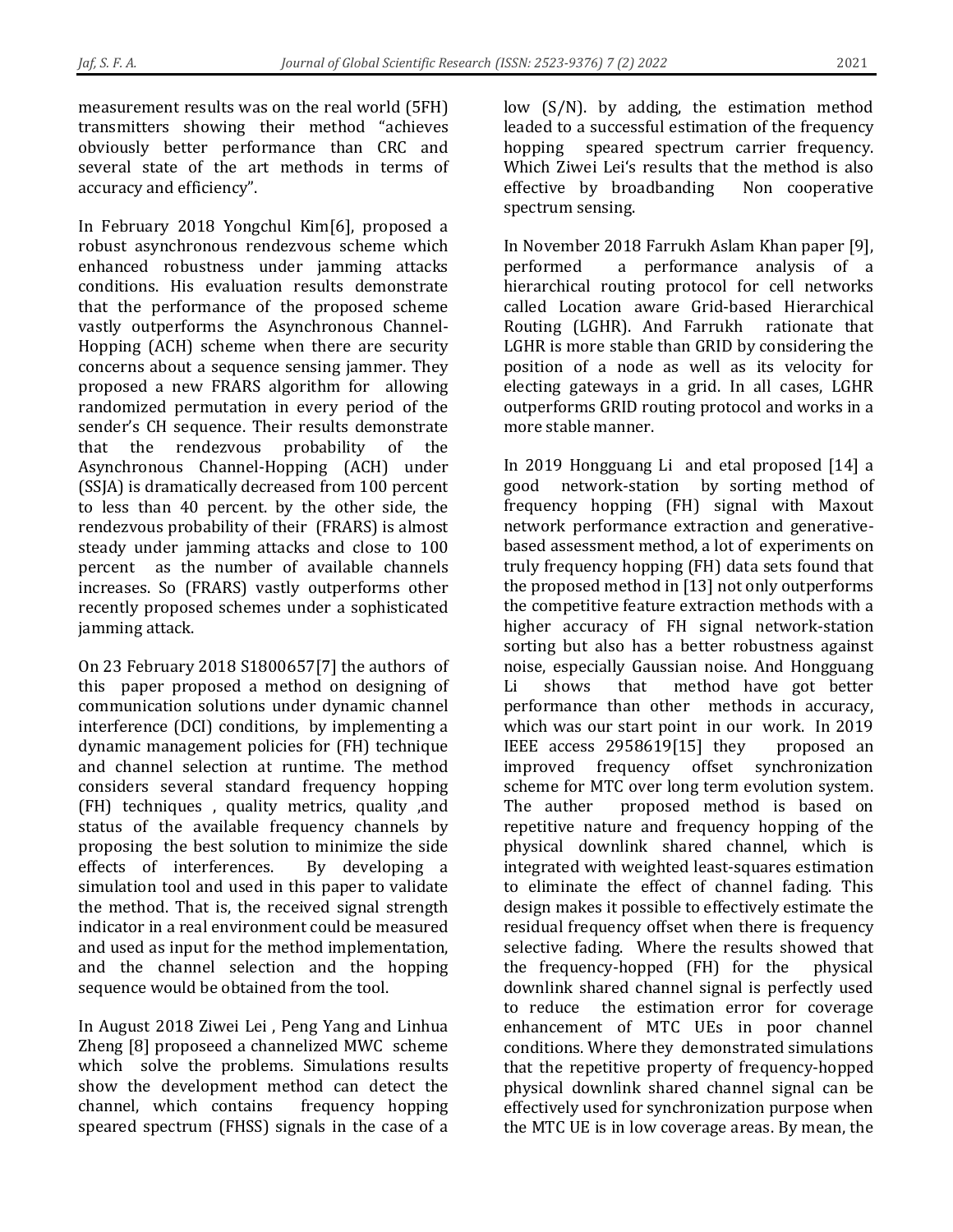proposed method in [15] can benefit from the band selection and achieve better performance than the conventional DDE scheme. In [9] through 2019 in (DISE) Department of Information Security Engineering\Soonchunhyang University at the South of Korea country. Choudhary et al discussed the potential design issues and key challenges of the secure 5G mobile backhaul architecture. The trails of research challenges and future directions have been presented for the upcoming solutions which should revolve around the currents issues and overcome the subsisting constraints of 5G mobile backhaul networks.

## **3. Methods**

Mobile radio systems are allowed to operate portions intheradio spectrum [8].For a frequency reuse pattern based on clusters of N sites, each of cell radius R, the reuse distance, D is:Typical cluster sizes are:3, 4, 7, 12, 21Larger cluster sizes give better C/I (carreier to interference) Ratios[3]

$$
D = R\sqrt{3N} \tag{1}
$$

Where : R :radious in cell in a corner N : number of sites

Around each cell, there are 6 cells in adjacent clusters using the same CarriersThese cells will cause mutual co-channel interferenceThe C/I due to these cells canbe found from the reuse distance, DD can be calculated from thegeometry of the clusters as[3]:

| <b>Site</b>   | Antenna type | <b>HSN</b> | No. of         |
|---------------|--------------|------------|----------------|
|               |              |            | <b>Sectors</b> |
| Allahi_0648   | K742225      | 21         | 6              |
| Bayenjan_0650 | K739684      | 29         | 3              |
| Bazyan_0671   | K742225      | 60         | 6              |
| Tainal_0844-1 | K739684      | 35         | 3              |
| BZCFc_0626    | K739684      | 51         | 3              |
| TakiaMt_0612  | K739623      | 11         | 3              |
| Takia_0649    | K739684      | 53         | 2              |
| Takia2_0665   | K742225      | 8          | 6              |
| Tasluja_0601  | K739684      | 29         | $\overline{2}$ |
| Tasluja2_0651 | K742225      | 7          | 6              |
| Cement_0688   | K736347      | 7          | 2              |
| Factory_0655  | K739684      | 5          | 3              |
|               |              |            |                |

Table I. the sites at Bazyan, Takia, Tasluja regions

The signal is broad cast over seemingly random series of frequencies the definition of Frequency hopping spread spectrum (FHSS) and the figure 1 show an example of frequency hopping. The figure 2 show the Classification of FH techniques.

A ccording to a certain hopping pattern the (FH) signals were generated by varying the carrier frequencies, which is typically pseudo-random (PR). Caused by the (PR) inherent capability of low interception, good confidentiality, and strong anti-interference, frequency hopping (FH) signals have become an important tactical means of antireconnaissance and anti-jamming in military communication. frequency hopping (FH) transmitter identification is a traditional significant but challenging issue in the electromagnetic war domain, precisely under serious noise and noncooperation conditions. By reason of the individual nuances of frequency hopping (FH) transmitters, there exist the inherent features, where could be used to identify the transmitter individuals. This inherent issues that based on the individual nuances can be called the "fingerprint of the transmitters".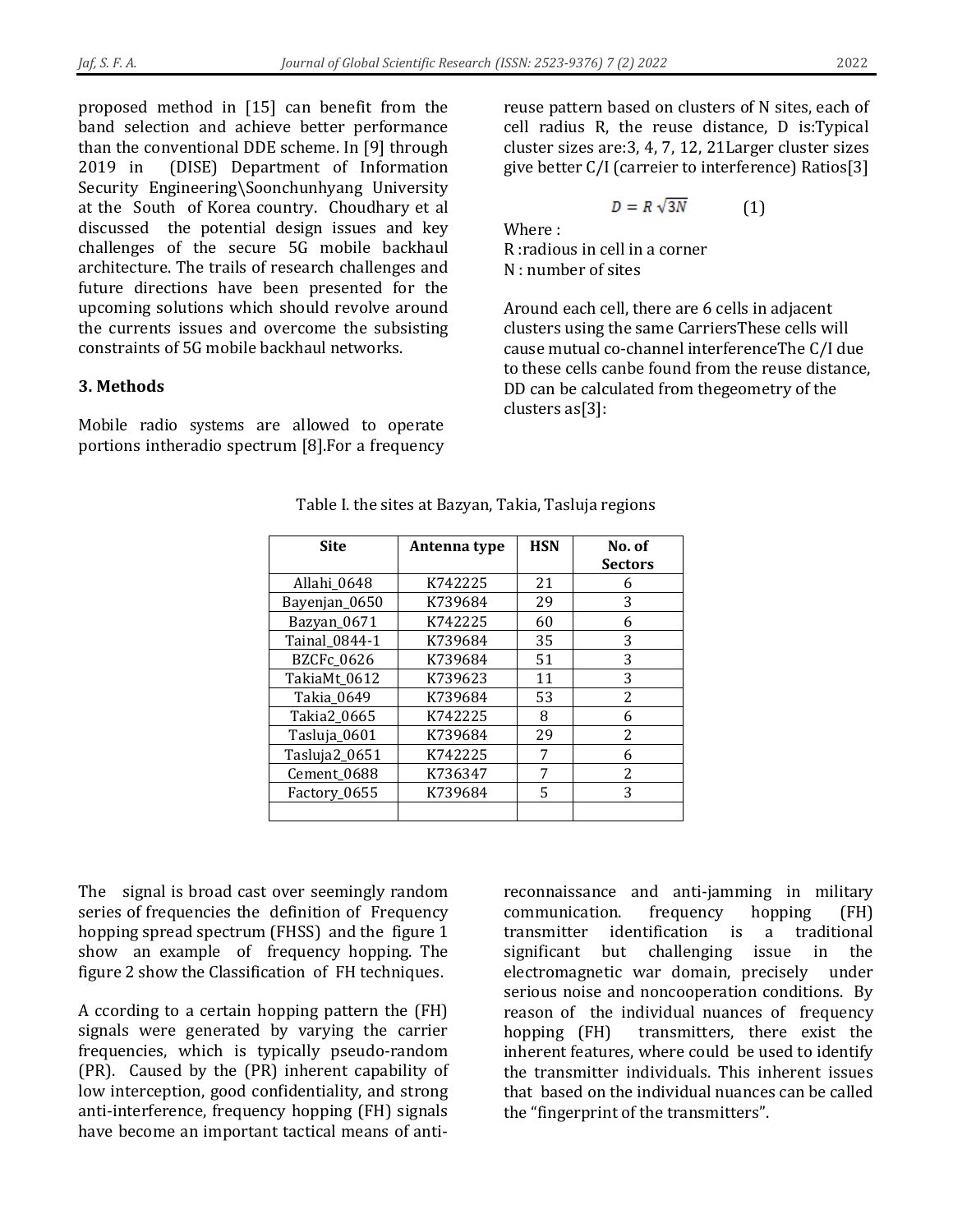

Figure -2 frequency hopping example

From figure -2(a,b) an example of the FH (frequency hopping) respectively. Where as clear from the figure-2 (a) th e channel assignment between the frequency and the energy, while in figure 2-(b) showing the channel use between the time and the frequency.

$$
c = \frac{1}{R^{x}}
$$
 (2)  

$$
I = 6 \left(\frac{1}{D^{x}}\right)
$$
 (3)  

$$
\frac{c}{I} = 10 \log \left(\frac{1}{6} \left(\frac{D}{R}\right)^{x}\right)
$$
 (4)

#### **4. Simulation Result**

As shown from table I, choosing the sites at Bazyan, Takia, Tasluja regionsrespectively, From the above table in the first column the site names which represent the places of towers belong the region name. the second column showes the type antenna used shown that the antenna type K742225 holding by Allahi\_0648, Bazyan\_0671 sites have freguency hopping ranges between 21 MHZ - 60 MHz respectively. While for Takia2\_0665 and Tasluja2\_0651site holding the same last antenna type the value of frequency hopping are 8 and 7 MHz respectively.Note that each the above mentioned sites have six sectors. Butfor Bayenjan\_0650, Tainal\_0844-1, Takia\_0649

Factory\_0655sites holding antenna type K739684 have frequency hopping ranges 29 ,35,53,5 MHz respectively. it's clear that frequency hopping dependent on sectors more than antenna type.

In bazyan the antenna type K742225 uses in two sites in this place are Allahi\_0648, Bazyan\_0671 they have freguency hopping for . but the antenna K739684 uses in Bayenjan\_0650, Tainal\_0844-1, Takia\_0649 sites. While the site TakiaMt\_0612 uses antenna. K739623. And the site BZCFc\_0626 hold the antenna type K739686. For Takia all sites uses K742225. And in Taslujauses K742225 in site Tasluja2\_0651. And the sites Factory\_0655Tasluja\_0601 uses the antenna K739684. Where for site Cement\_0688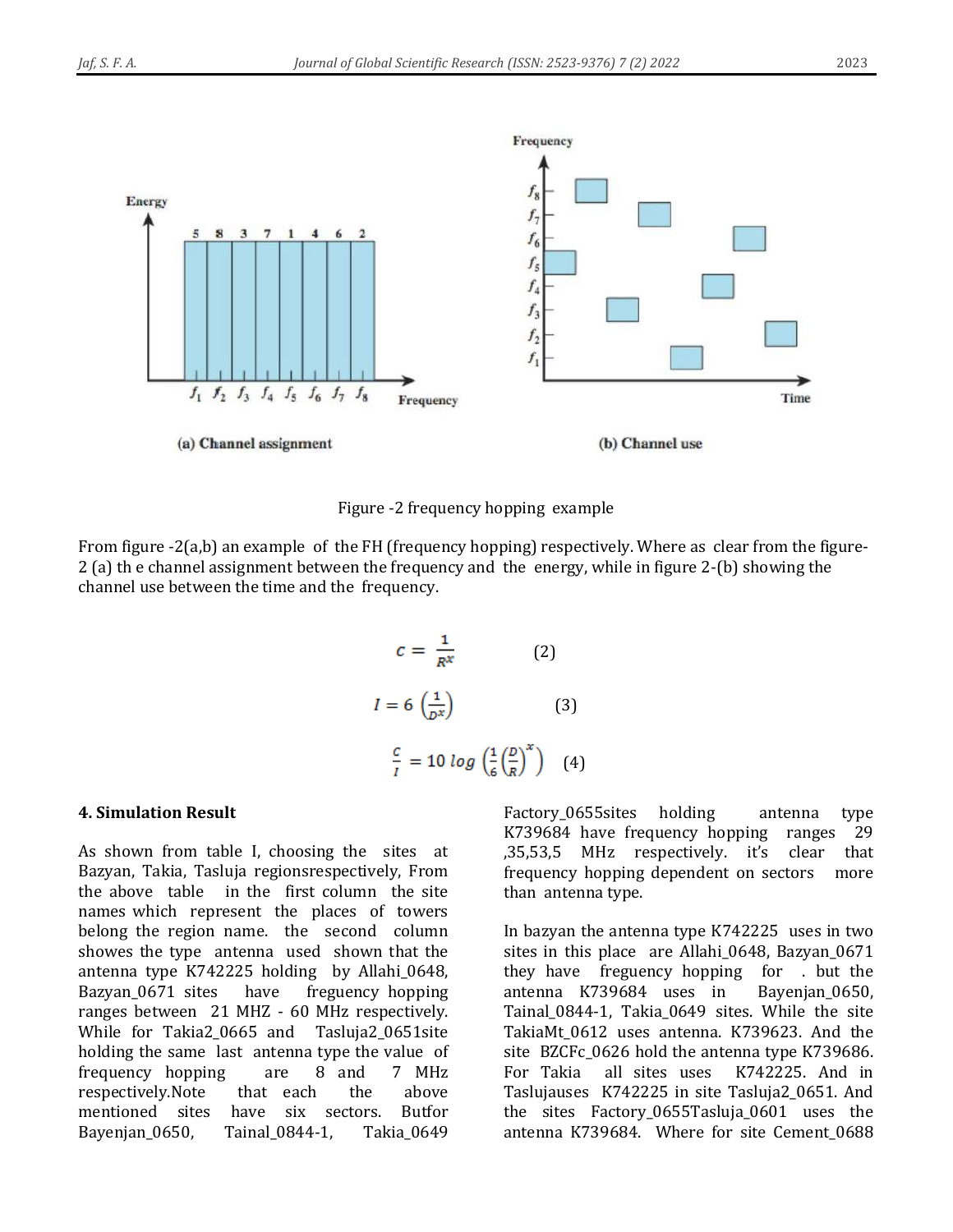hold antenna type K739686. Also when the frequency hopping be 55Hz or 1Hz. While the frequency be zero the electrical tilt not exist but the mechanical tilt will have a value.



Figure-3 k742225 antenna type percentage used in bazyan,Takiya, Tasluja

As shown from figure 3. The k742225 antenna type percentage used in bazyan,Takiya, Tasluja the blue color represent the bazyan sites in 57 % which more using the k742225 antenna type in that region, while the green color for Tasluja 29 % and at last for Takiya the red color by 24%.

This pattern we can see the first null of Kathrin antenna type k742225 show better attenuation than Kathrin antenna other types and also it have bigger vertical beam width and under the antenna Kathrin have more propagation.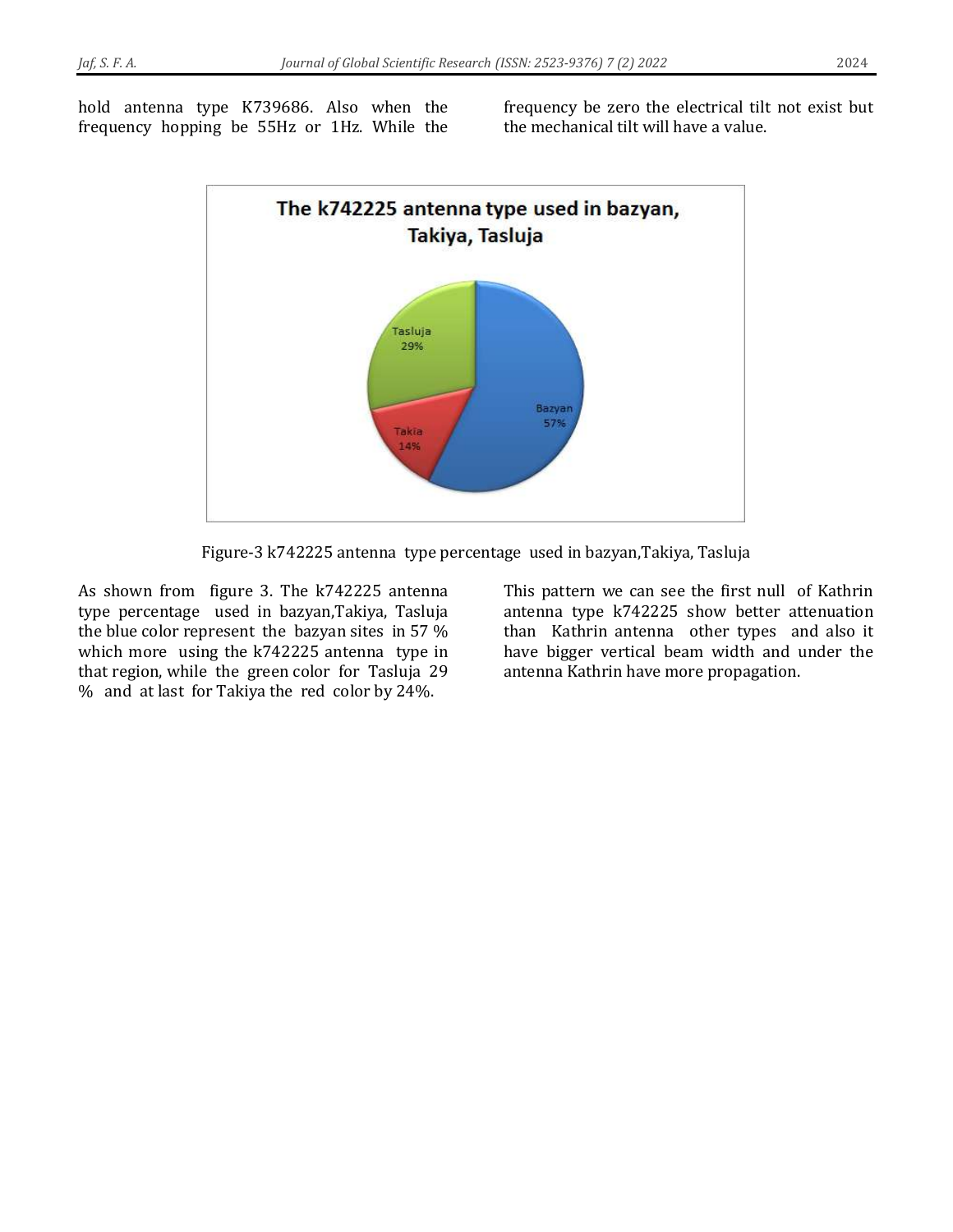

Figure-4 Frequency hopping vs. antenna types

As shown from figure 4. The curve line for the frequency hopping for the k742225 antenna type used in bazyan,Takiya, Tasluja comparing with the number of sectors for each site. It's clear from the blue curve line the frequency hopping (HSN) by unit of hertz (Hz) started high quality than the red curve line which h represented by the number of sector ( means how many antenna the union site have), the results shows that the number of sectors didn't effect on frequency hopping measurement data, but if we compare the frequency hopping with the type used of antenna as shown from table I it's showed how much its effect on the coverage. where each type if these antenna have adiferance performance which make it choosin for the special place were I with other two author studied these types carefully in another paper.

### **5. Conclusion**

This study is performed the effect of antenna types used in cellular network on frequency hopping. In this paper a comparison made between antenna types used in bazyan, takia,tasluja reagions respectively from the data site master which measured the freque in by

frequency hopping with number of sectors for each site at towers base station in Asia cell at Kurdistan. Simulation results indicate that antenna types depends on the effect of frequency on cell coverage, means that different frequencies serve better for different uses. results shows from studying the characteristics of the antenna types, that coverage analysis best compare to Kathrin antenna k742225 than other types, Kathrin antennas type k742225 still have better performance in term of coverage enhancement and interference control. K742225. The simulation results from studying the characteristics of the antenna types performance indicates that the FH and S/N are shows that coverage area location analysis best compare to Kathrin antenna K742225 than other types, Kathrin antennas type k742225 still have better performance in term of coverage enhancement and interference control. K742225. Increasing sectors of cell site regions is a suitable solution for light urban coverage. The important question is the performance for these antenna type effect on the coverage area. The answer will be found in this paper by depending on the real data for the chooses site in bazyan , takia , tasluja. In the future work we will study the effect of the environment wheather on the cell